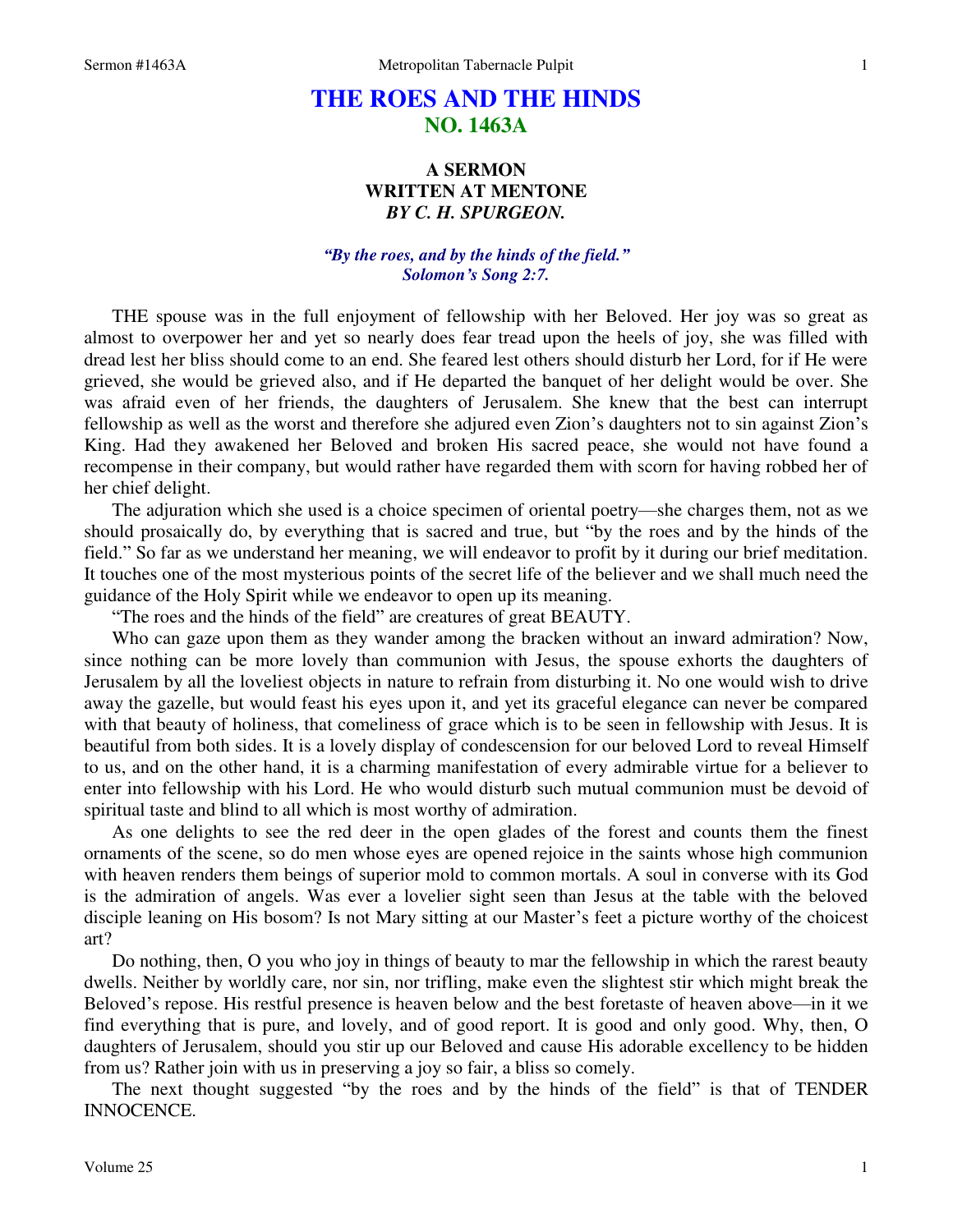These gentle creatures are so harmless, so defenseless, so timid, that he must have a soulless soul who would do them harm or cause them fright. By all, then, that is tender, the spouse beseeches her friends not to disturb her Beloved. He is so good, so kind, so holy, harmless, and undefiled that the most indifferent ought to be ashamed to molest His rest. About Him there is nothing to provoke offense and everything to forbid it. He is a man of sorrows and acquainted with grief. He gave His back to the smiters and His cheeks to them that plucked off His hair, He hid not His face from shame and spitting. Being reviled, He reviled not again, but in His death agonies, He prayed for His enemies.

 Who, then, could find cause for offense in Him? Do not His wounds ward off the blows which might be challenged had He been of another character? Who will wish to vex the Lamb of God? Go elsewhere, you hunters! "The hind of the morning" has already sweat great drops of blood falling to the ground. When dogs compassed Him and the assembly of the wicked enclosed Him, He felt the full of grief—will you afflict Him yet again?

 In fellowship with Jesus there is a tenderness which ought to disarm all opposition and even command respectful deference. A soul communing with the Son of God challenges no enmity. The world may rise against proselyting zeal, or defiant controversy, or ostentatious ceremonialism—for these have prominence and power, and are fair game for martial spirits—but fellowship is quiet, retiring, unobtrusive, harmless. The saints who most abound in it are of a tender spirit, fearful to offend, nonresistant and patient—surely it would be a superfluity of cruelty to wish to deprive them of their unselfish happiness, which deprives no hearer a drop of pleasure and costs no eye a tear.

 Rather let even those who are most indifferent to religion pay a generous respect to those who find their delight in it. Though the worldling may care nothing for the love which overpowers the believer's ravished spirit, let him tread with reverent care when he passes the closet of devotion or hears a stray note from the song of meditative gratitude. Rough men have paused when they have suddenly come upon a fair gazelle grazing in a secluded spot—charmed at the sight of such tender loveliness they have scarcely dared to move a foot lest they should alarm the gentle roe. And some such feeling may well forbid the harsh criticism or the vulgar laugh when even the infidel beholds a sincere heart in conversation with its Lord.

 As for those of us who know the blessedness of fellowship with Jesus, it behooves us to be doubly jealous of our words and deeds, lest in a single instance we offend one of the Redeemer's little ones and cause him to lose even for an hour his delight in the Lord. How often are Christians careless about this, till at the sight of some professors the more spiritual may well take alarm, and cry out in anguish, "I charge *you,* O you daughters of Jerusalem, by the roes, and by the hinds of the field, that you stir not up, nor awake my love, till He please."

 A third thought most certainly had place in the mind of the anxious spouse. She meant to adjure and persuade her friends to silence by everything which sets forth LOVE.

 The lilies and the roes have always been sacred to love. The poet of the Canticles had elsewhere used the symbol of the text to set forth married love. "Let her be as the loving hind and pleasant roe" (Pro 5:19). If ever there was true love in all this selfish world, it is the love of Jesus first, and next the love of His people. As for His love, it passes the love of women—many waters cannot quench it, neither can the floods drown it. And as for the love of the church, He who best knows it says, "How fair is your love, my sister, my spouse! How much better is your love than wine! and the smell of your ointment than all spices!"

 If love, therefore, may plead immunity from war and ask to have its quietude respected, the spouse used a good argument when she pleaded, "by the roes, and by the hinds of the field," that her royal Bridegroom's rest of love might not be invaded. If you love, or are loved, or wish to be loved, have a reverent regard for those who commune with Jesus, for their souls take their fill of love, and to drive them from their bliss would be inexcusable barbarity. O you who have any hearts to feel for others, do not cause the bitterest sorrow by depriving a sanctified soul of the sweetest of delights.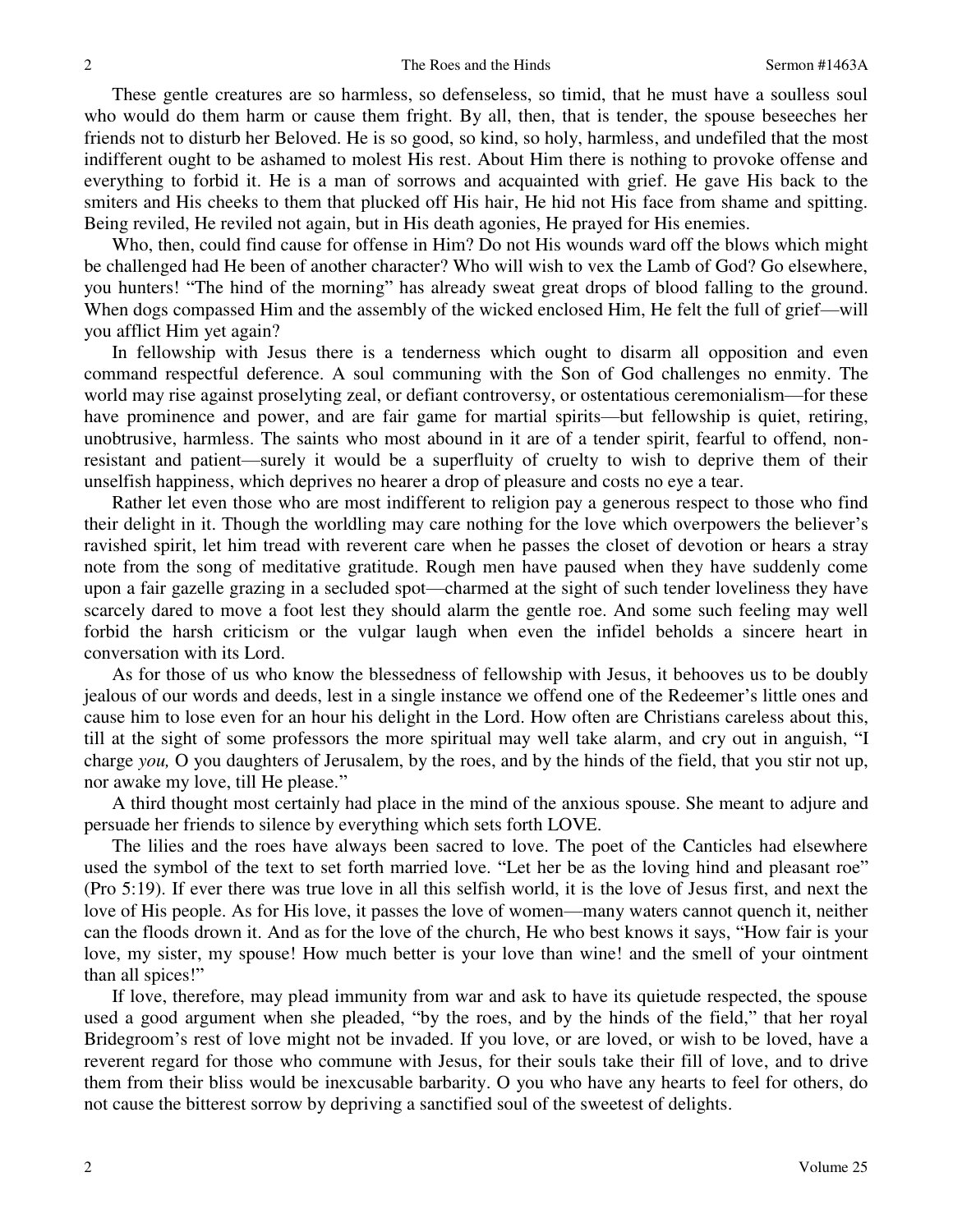Draw not nigh hither with idle tale, or wanton speech, or empty mirth—the place whereon you stand is holy ground—for surely God is in that place where a heart enamored of the altogether Lovely One delights itself in the Lord.

 O that all believers were so anxious to retain the enjoyment of divine love that they would warn off every intruder, whoever he might be. The daughters of Jerusalem were welcome to visit the spouse at fitting times, she even on another occasion bade them carry a message for her to her Beloved One, and gave them a full description of His surpassing charms, but when her Lord was with her at the banquet, she only asked of them that they would not come between her and the sunshine of His presence.

 Nor do we wonder at her jealous fear, for we have had a sip of those sweets which she had tasted and we would sooner lose all else than lose the luxury of love divine. It is such joy as cannot be imagined by those who have never partaken of it, such joy as can never be rivaled even in the paradise above, if in that place there is any other joy than that which springs from divine love. Let none, then, deprive us of its continued enjoyment. By the sanctities of true love let every friendly mind assist us to preserve the hallowed quiet so essential to communion with our Lord.

 Once more, upon the very surface of the figure lies the idea of *delicate sensitiveness*. The roes and the hinds of the field are soon away if anything occurs to disturb them. In this respect they set forth to the life the speediness with which the Beloved departs when He is annoyed by sin. He is as a roe or a young hart, for this quality among many others that while "He comes leaping upon the mountains, skipping upon the hills," He also soon withdraws Himself and is gone. Ah, then His spouse bewails His absence, saying, "I sought him, but I could not find him; I called him, but he gave me no answer."

 The Lord our God is a jealous God. In proportion to the fire of love is the heat of jealousy, and therefore our Lord Jesus will not brook a wandering affection in those greatly beloved ones to whom He manifests Himself. It needs constant watchfulness to maintain constant fellowship. Hence the spouse entreats and beseeches those who came near her not to give umbrage to her Lord. They might do this unwittingly, hence she warns them. They might do it in wanton carelessness, hence she "charges" them. She would have them speak softly and move gently, lest He should be disturbed.

 Should we not feel a like anxiety that nothing in our families or in any of our relations or connections should be tolerated by us so as to envelope us in the wrong and grieve our Lord? Should we not especially watch every thought of our mind, desire of our heart, word of our tongue, and deed of our hand, lest any of these should give Him umbrage and break our rapturous communion? If we would be favored above others we must be more on our guard than others are.

 He who becomes "a man greatly beloved" must needs keep his heart with sevenfold diligence, for to whom much is given of him much will be required. Kings will bear from common subjects' behavior which could not be endured in favorites. That which might cause but slight pain from an enemy, will sorely wound if it comes from a friend. Therefore, the favored spouse may well use in her entreaty the name of the most tenderly susceptible of love's favorites and plead, "by the roes, and by the hinds of the field."

 Dear friend, do you know what communion with Jesus means? If so, imitate the spouse whenever you are in the enjoyment of it. Be jealous of yourself and all around you that the Well-beloved may not be vexed. Aim at the maintenance of life-long communion. Remember how for centuries Enoch walked with God—our lives are but a span compared with his—why should we not always come up from the wilderness leaning on our Beloved? The Holy Ghost has almighty power. Let us ask and receive that our joy may be full.

 If you do not understand this precious secret, may the Lord reveal it to you even now. You must first receive the Lord Jesus as your Savior or you can never know Him as your Bridegroom. Faith must trust Him before love can embrace Him. You must be brought to be washed or you can never be brought to be banqueted. Pant after the Redeemer as the hart pants after the water brooks and when you have drank of the water of life then shall you be as a hind let loose. Then, too, your feet shall be like hinds' feet and you shall be set upon your high places. When this shall have been made your own by experience, you